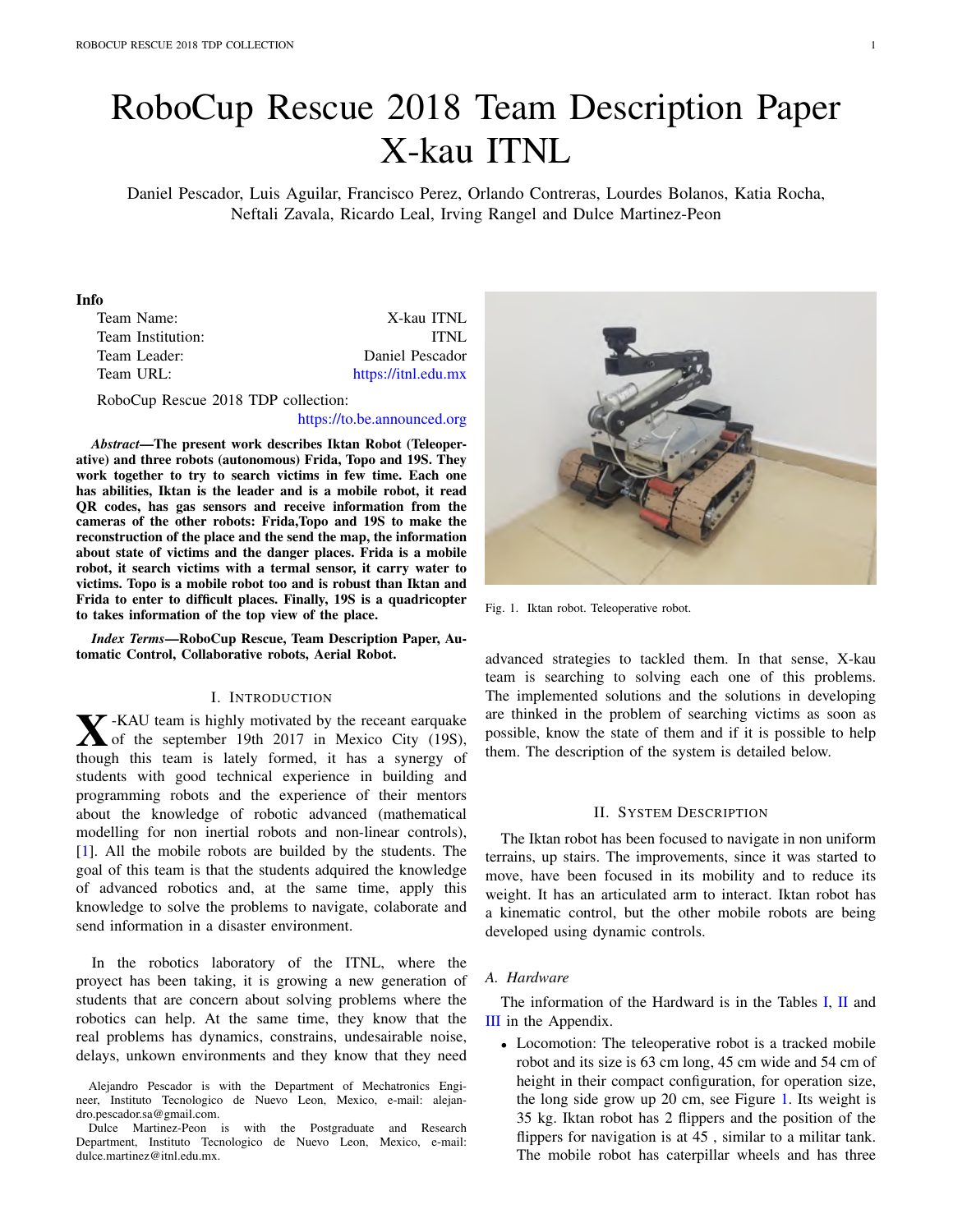



Fig. 3. The flippers robot locomotion

Fig. 2. Frida robot. Autonomous robot.

motors, one for the flipper. The maximum speed is 1.5 m/s. The Figure ?? shows how Iktan robot up a stair.

- *•* Power (Batteries): the system has three batteries at 5V 2.1A, the main consumption is the mini PC, the robot arm and the mobile robot.
- *•* Electronics: the motors are controlled by two H bridge each one. The state of the motors and
- *•* Manipulation/ directed perception: The system has a robot arm has 6 DoF. The wrist is showed in Figure 4. The first 3 DoF are driven using 3 electric pistons. The wrist has 3 DoF, and each joint has a motor.
- Sensors: the system has 2 sensors, see Figure 6. One of them, a sensor to monitor gases: carbon monoxide (CO), oxygen  $(O_2)$ , fluorine, chlorine and dioxide, this sensor is mounted in the body of the mobile robot. The other sensor is a temperature sensor, the goal of this sensor is to measure the victim's body temperature; this sensor is mounted in the robot arm. A camera is mounted in the robot arm, and their function is to send information to a mini computer (mounted over the mobile robot) to mapping the environment, see Figure 5.
- *•* Computation: the system has a mini PC mounted in the body of the mobile robot. It has a weight of 0.3 kg. The OS is Ubuntu 16.04. All the main processes (control, mapping and reconstruction) are carried out here.
- *•* Communication: a Xbee module is used for unwired communication. The advantage of the Xbee is that the range of operation inside of a building if of 90 m, for outdoor operation the range is broader.
- *•* Quadricopter: for aerial monitor a phantom (19S) is used, see Table II for the characteristics of the phantom. The goal of the 19S robot is to take pictures of the environment and to send this information to the Iktan Robot. The mapping of the top area is reconstructed in the mini PC.

# *B. Software*

Refer to Table V in the Appendix.

The vision system uses Ubuntu SO. There is a camera and a kinect where a picture of the environment is adquired and send



Fig. 4. Gripper design



Fig. 5. Reconstruction of the environment

it to a small PC, the libraries of OpenCV and an algorithm is used in the small PC to map the space when the next image is received. This part of the vision system is able to extract the main information to send them to the block of the Base of operation, see Figure 9. In the small PC the information of the sensors, the state of the position and speed of the motors is used to send them to the Base of Operation. The robot is teleoperative, for that reason the control is carried out by the human. It is planned that there will be loop of automatic control that receives the position and velocity that the operator wants, and this information serves as reference.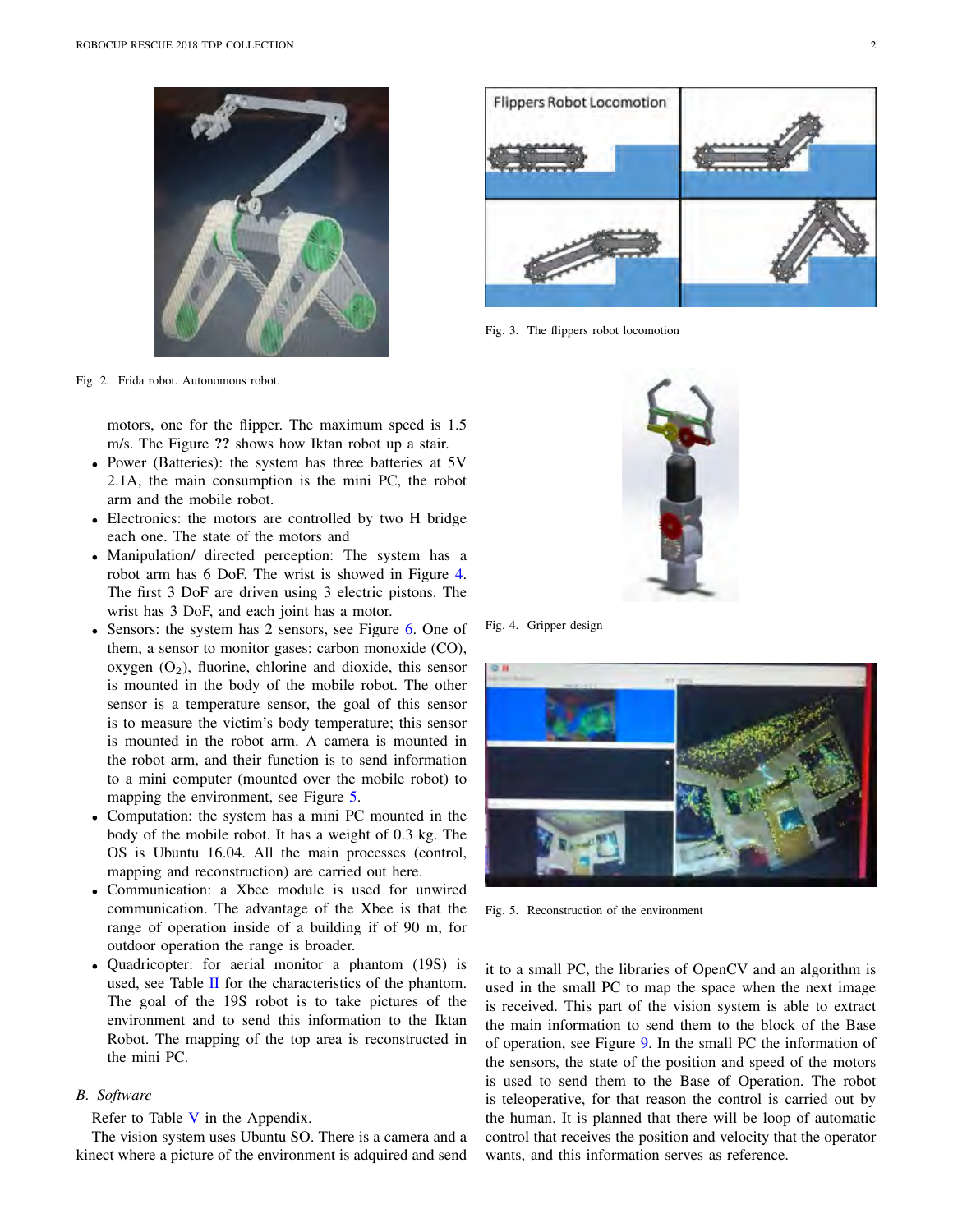

Fig. 6. Sensors



Fig. 7. Topo robot. Autonomous robot.



Fig. 8. 19S robot. Quadcopter

## *C. Communication*

For communication the Xbee system is used for the communication between robots. The idea is to improve the communication using this system. The communication between the Iktan Robot and the Base of Operation uses WLAN.

#### *D. Human-Robot Interface*

In the area of vision we have 2 computers that operate in communication: Operator-machine. A mini PC brand Racing p1, mounted whit the robot and 2 web cam of PS3, one for the detection of codes and the other for QR codes, in



Fig. 9. Diagram of the system



Fig. 10. Xbee electronic board for communication system

addition to the Kinect Xbox 360 that helps to map and send all information to the operator's computer. The operating systems of both computers is Linux Ubuntu. And they operate through a communication node made in ROS and Rviz, which are software with auxiliary libraries in the robot communication. All this connected to WLAN between a modem and a router.

## III. APPLICATION

The advantage of Iktan robot is the ability to navigate in difficult terrains. This makes that Iktan robot can be used not only for one kind of disaster. The idea of use three robots is to open the possibility to broad the applications.

#### *A. Mission Strategy*

The strategy is to use 3 robots to work collaboratively. The master (teleoperative robot) are guided by a human. The slaves are autonomous. In order to reach this characteristic the mathematical model of each robot is required to implement an automatic control. The kinematic and dynamic model are obtained. Simulations of the performance are taken in Matlab. Each robot has cameras to explore and reconstruct the environment. The communication net builded using the Zigbee allows to reconstruct the environment, this is because the master robot receives the information of the autonomous robots and send this information to the operation station and map all the place.

# *B. Experiments*

Iktan robot was tried in difficult terrains, stairs of different size, passing throgh some obstacles and making some tasks of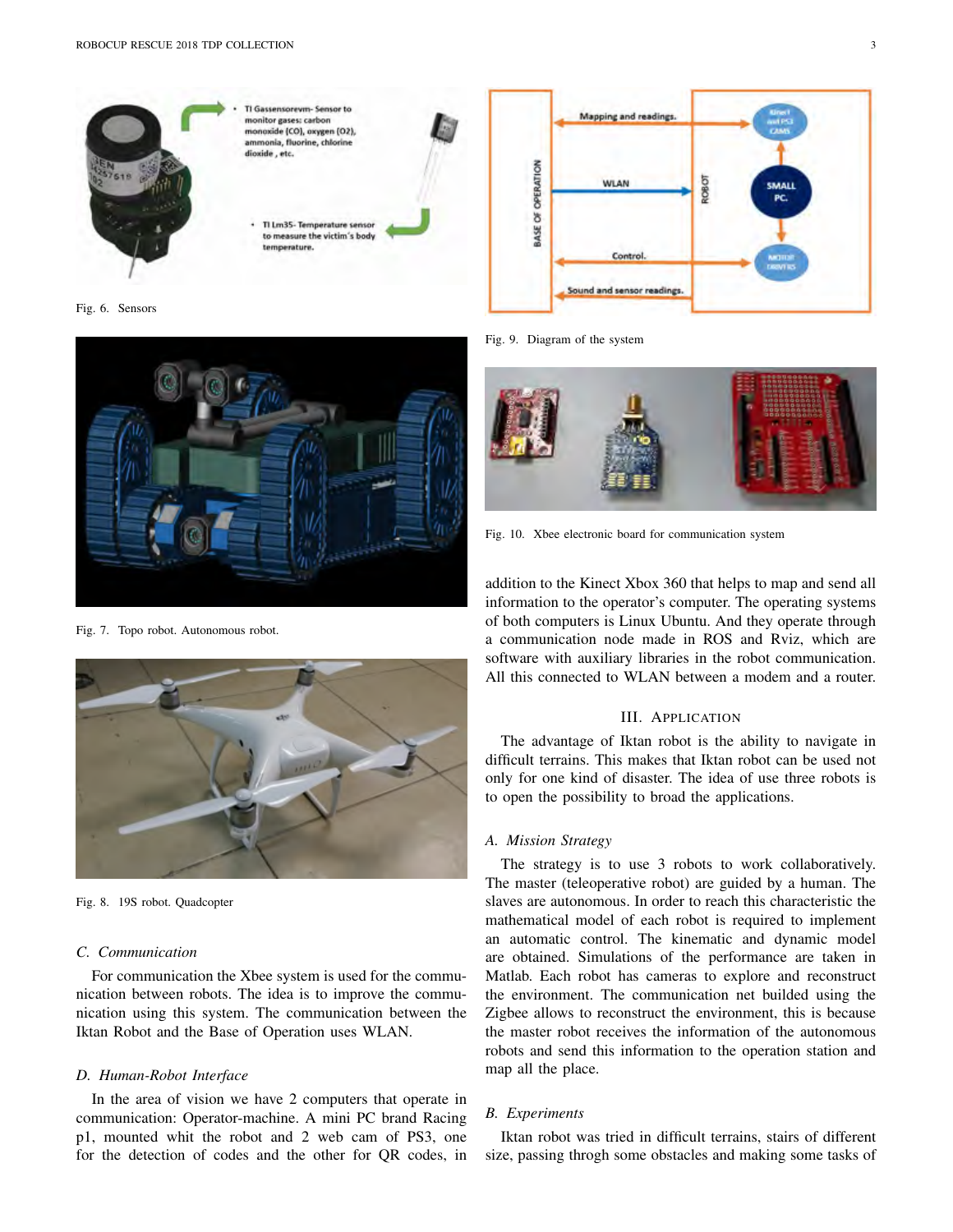manipulation of heavy things. The vision system was probed to see the reconstruction of the space. The experiments helped to improve the selection of the material of the wheels, many types of plastics were tried until the last one supported the stairs. The consumption of batteries was another problem, when the weight of the robot started to up, a more powerfull baterries were required.

For the experiments in task of manupulation a wrist with 2 DoF was used, but there were constraints of dexterisity. For that reason a new design of wrist was required, but the weight and the transmission in a present problem.

X-kau team is working to improve practically in all the areas. The vision system requires a SLAM algorithm to navigate. The communication algorithms have been improving. An autonomous control for the quadricopter control, [2].

# *C. Application in the Field*

Iktan robot was builded thinking in the application of rescue and to search victims. The disadvantage of Iktan is that the motors are operated by the user, however X-kau team is working in the mathematical model of the robot to implement advanced controls to increment the performance and dexterisity, [3]. The control loops of the motors have been modified to implement dynamic controls, i.e. to be controlled by the current and not by the voltage.

## IV. CONCLUSION

X-kau team are been working to have robust mobile robots, and to have a good strategy to rescue and search victims. The performance of the robots are pursuited, the experience of the team members in the technical area and the control assure to have a good result. The motivation to do this work is to really help people and learn about real difficulties for robotics. During the lately months X-kau team learn that it is required members that do not give up with the first problems, starting with the finance. Some of the used materials are recicled, the ingenius of some of the members are awesome. Right now a first robot were builded, it has to be improved but the fact that this robot is a real working platfom, it has gained the support of some institutions, that will make that the next robots have better performance.

#### APPENDIX A TEAM MEMBERS AND THEIR CONTRIBUTIONS

| • Daniel Pescador     | Controller development    |
|-----------------------|---------------------------|
| • Luis Aguilar        | Mechanical design         |
| • Francisco Perez     | Vision and SLAM algorithm |
| • Orland Contreras    | <b>Sensors</b>            |
| • Lourdes Bolanos     | Mechanical design         |
| • Katia Rocha         | Electric design           |
| • Neftali Zavala      | Human interface           |
| • Irving Rangel       | Communication system      |
| • Dulce Martinez-Peon | Mathematical model and    |
| automatic control     |                           |



Fig. 11. CAD of robot arm of Iktan robot

TABLE I MANIPULATION SYSTEM

| Attribute                                    | Value                            |
|----------------------------------------------|----------------------------------|
| Name                                         | Iktan                            |
| Locomotion                                   | tracked                          |
| System Weight                                | $35 \text{ kg}$                  |
| Weight including transportation case         | $50 \text{ kg}$                  |
| Transportation size                          | $0.54 \times 0.63 \times 0.45$ m |
| Typical operation size                       | $0.54 \times 0.83 \times 0.45$ m |
| Unpack and assembly time                     | $180 \text{ min}$                |
| Startup time (off to full operation)         | $15 \text{ min}$                 |
| Power consumption (idle/ typical/ max)       | ND                               |
| Battery endurance (idle/ normal/ heavy load) | ND.                              |
| Maximum speed (flat/ outdoor/ rubble pile)   | $1.5 \text{ m/s}$                |
| Payload (typical, maximum)                   | $5$ kg                           |
| Arm: maximum operation height                | $1.5 \; \mathrm{m}$              |
| Arm: payload at full extend                  | 7kg                              |
| Support: set of bat. chargers total weight   | ND                               |
| Support: set of bat. chargers power          | ND)                              |
| Support: Charge time batteries (80%/100%)    | ND.                              |
| Support: Additional set of batteries weight  | 3kg                              |
| Cost                                         | 1000 USD                         |

# APPENDIX B CAD DRAWINGS

Some of the CAD drawing are showed in Figures 11, 4, 2 and 7.

#### APPENDIX C LISTS

#### *A. Systems List*

The information of System List is showed in Table I in the case of Manipulation System. Table II for Aerial Robot. The Table III shows the detail of Operation Station.

#### *B. Hardware Components List*

The list of hardware components for Iktan Robot is showed in Table IV.

*C. Software List*

The Table V has the details of the software.

# ACKNOWLEDGMENT

The authors would like to thank our University, INJUVE Guadalupe, and all the institutions that support this project.